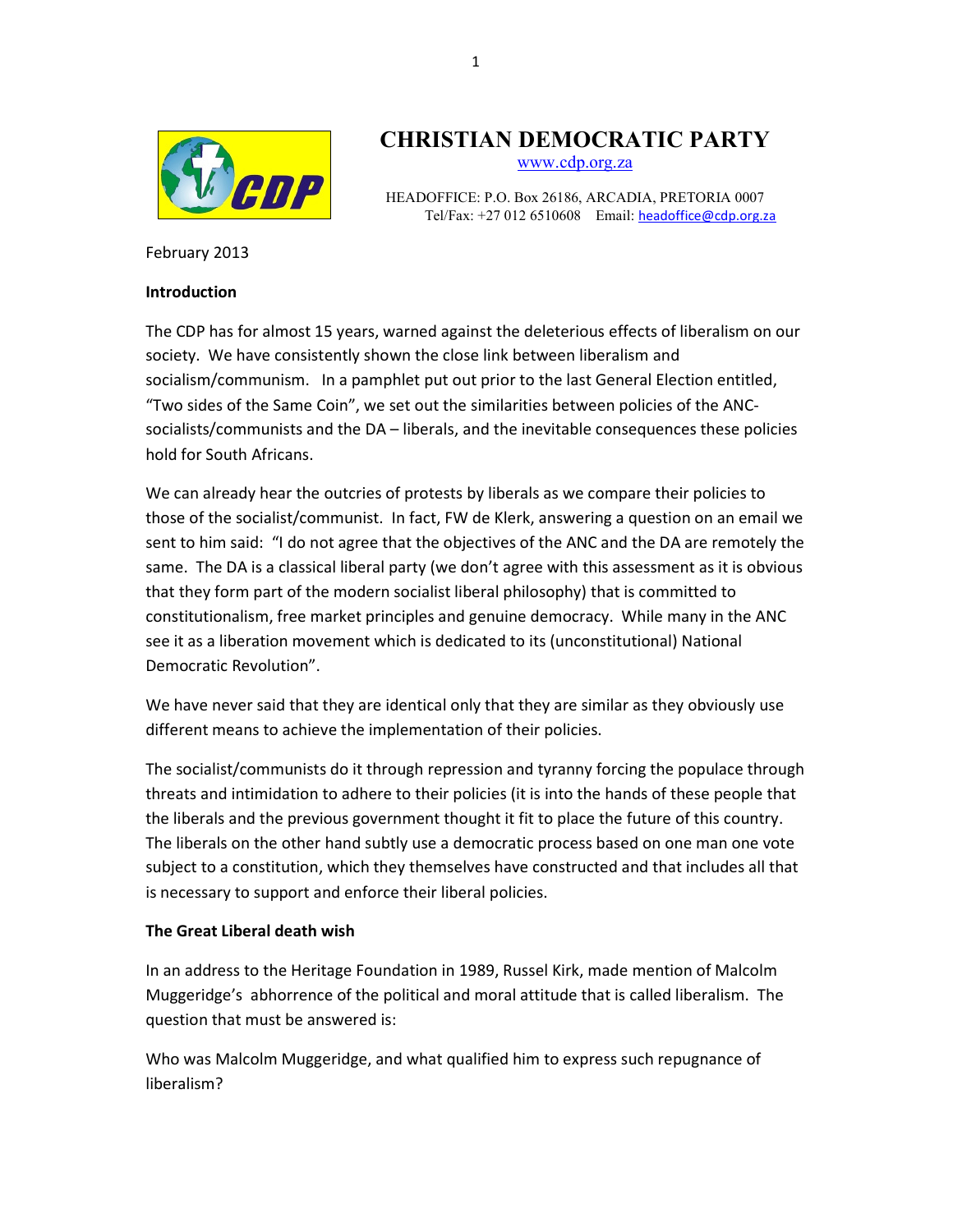Malcolm Muggeridge, grew up in a suburban home in South London and was greatly influenced by his father. In his address entitled "The Great Liberal Death Wish." First published in 1970 he mentions how his "….father and his cronies would assemble there, ….and plan the downfall of the Capitalist system and the replacement of it by one that was just and humane and egalitarian and peaceable etc." At that early age and convinced that these were good honest and sincere men, he completely accepted their views and that "once they were able to shape the world as they wanted it to be, they would create a perfect state of affairs in which peace would reign, prosperity would expand, men would be brotherly, and considerate, and there would be no exploitation of man by man, nor any ruthless oppression of individuals." Such he says was his "…baptism into the notion of a kingdom of heaven on earth." The liberal and socialist notion of a Utopian state, by man for man, achieved, by their own ingenuity, and which the Bible states, can only be accomplished by God. His father's heroes, which also became his, were leftist intellectuals of the time such as Bernard Shaw, H. G. Wells, Harold Laski and Sydney and Beatrice Webb. He went to Cambridge University at the age of 17 with his views about how the world was going to be made better "….firmly entrenched" in his mind. From Cambridge he went to India where he taught at a Christian College. He returned to England and taught for a time at an elementary school in Birmingham. At this time he married Kitty, the daughter of Sydney and Beatrice Webb, which he likened to being married "…….into a sort of aristocracy of the left." The couple went to Egypt where he taught at the University of Cairo. It was at this time he began to write articles which ended up in the Guardian office in Manchester, regarded at the time as the citadel of liberalism. He was, in due course, asked to join the editorial staff. It was there, he now says tongue in cheek, that, "truth was being expounded, that was where enlightenment reigned." He describes it as the "golden days of liberalism when the Manchester Guardian was widely read and even believed" and was seen as expressing the opinions of enlightened liberalism.

#### Writing for the Guardian

He recalls how when he first joined the Guardian, he was asked to respond to comments made at some headmaster's conference on Corporal punishment. He stuck his head into the room adjacent to his and asked a gentleman working there what the paper's line was on the subject. "The same as capital punishment, only more so" he replied. In his own words he relates, "So I knew exactly what to tap out, you see. That is how I got into the shocking habit of pontificating about what was going on in the world…..weighty pronouncements tapped out on a typewriter, deriving from nowhere, and for all we know, concerning no one." Because liberalism is supposed to be a hopeful creed, everything that was written had to end on a hopeful note. No matter how terrible a situation that was being described it always had to end with something like; "It is greatly to be hoped that moderate men of all shades of opinion will draw together and that wiser councils may yet prevail." Is this not exactly what we have come to expect of the liberal media in our times, which now comprises more than 90% of all media available in the western world and in our own

2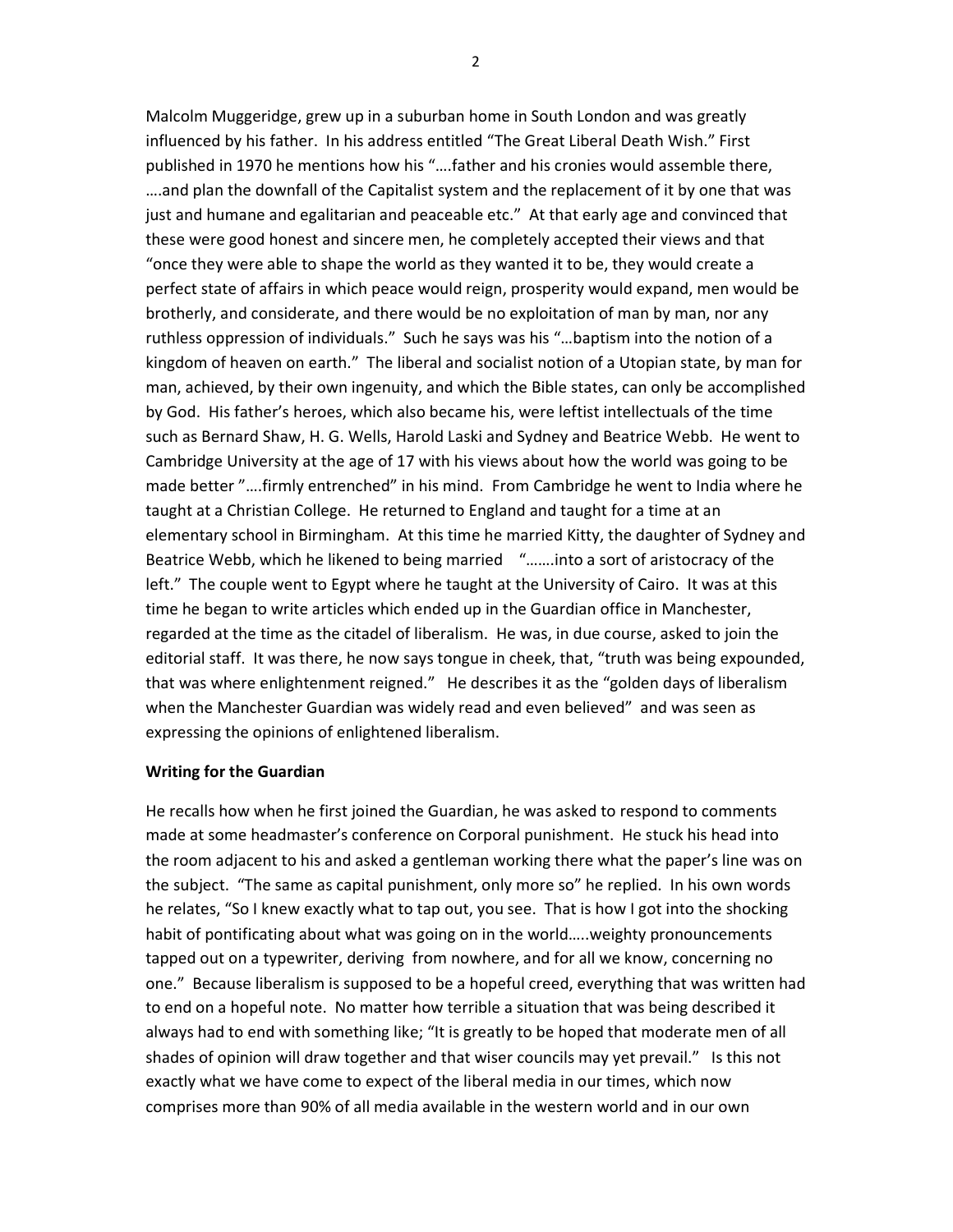country? The brain washing continues unabated and the opinions of liberals are the only accepted ones, all others being denigrated as backward, and as not belonging in the enlightened 21<sup>st</sup> century.

He says that he soon got weary with, time after time, having to express those ingenious hopes, as it seemed that: "immoderate men were rather strongly in evidence", and he couldn't see that, "wiser councils were prevailing anywhere."

#### Time in Moscow

After this he was sent to Moscow as the Guardian correspondent, fully prepared to see in the Soviet regime the answers to all the problems of the West. It didn't take him long, however, to discover that though it might be an answer, it was a very unattractive one. "It is difficult to convey to you", he said, "What a shock this was, realising that what I had supposed to be the new brotherly way of life my father and his cronies had imagined long before, was simply, on examination, an appalling tyranny, in which the only thing that mattered, the only reality, was power." What he had experienced in Russia was according to him, found in the lines of The Magnificat, "He hath put down the mighty from their seat and hath exalted the humble and meek" (Luke 1: 52). Whereupon, of course, the humble and meek become mighty in turn and have to be put down. Is this not what we have become used to in the world; people by deception and empty promises achieve power, exercise power, abuse power are kicked out of power and the whole process just keeps on repeating itself.

What however more than anything convinced him of the liberal lie was, "the extraordinary performance of the liberal intelligentsia, who, in those days, flocked to Moscow like pilgrims to Mecca. And they were one and all utterly delighted and excited by what they saw there. Clergyman walked serenely and happily through the anti-god museums, politicians claimed that no system of society could possibly be more equitable and just, lawyers admired Soviet justice, and economists praised the Soviet economy."

He asked himself how this could be. Was it possible, "that this credulity could exist in the minds of people who were adulated by one and all as maestros of discernment and judgement?" It was this that brought him face to face with the fact that the liberal view of life, was not what it was made out to be - a creative movement to shape the future – but rather that it was a destructive philosophy based on tolerance towards all that followed the prescription laid down by them and being intolerant and defamatory towards all that don't.

Foreign journalists in Moscow would apparently compete with one another as to what outrageous story they could make up with which to test these intelligentsia visitors to the USSR. One such story was, for instance, that the milk shortage in Moscow was due to it having been given to nursing mothers. A fallacy put out by Malcolm Muggeridge and for which he received considerable acclaim was that the huge queues outside food shops came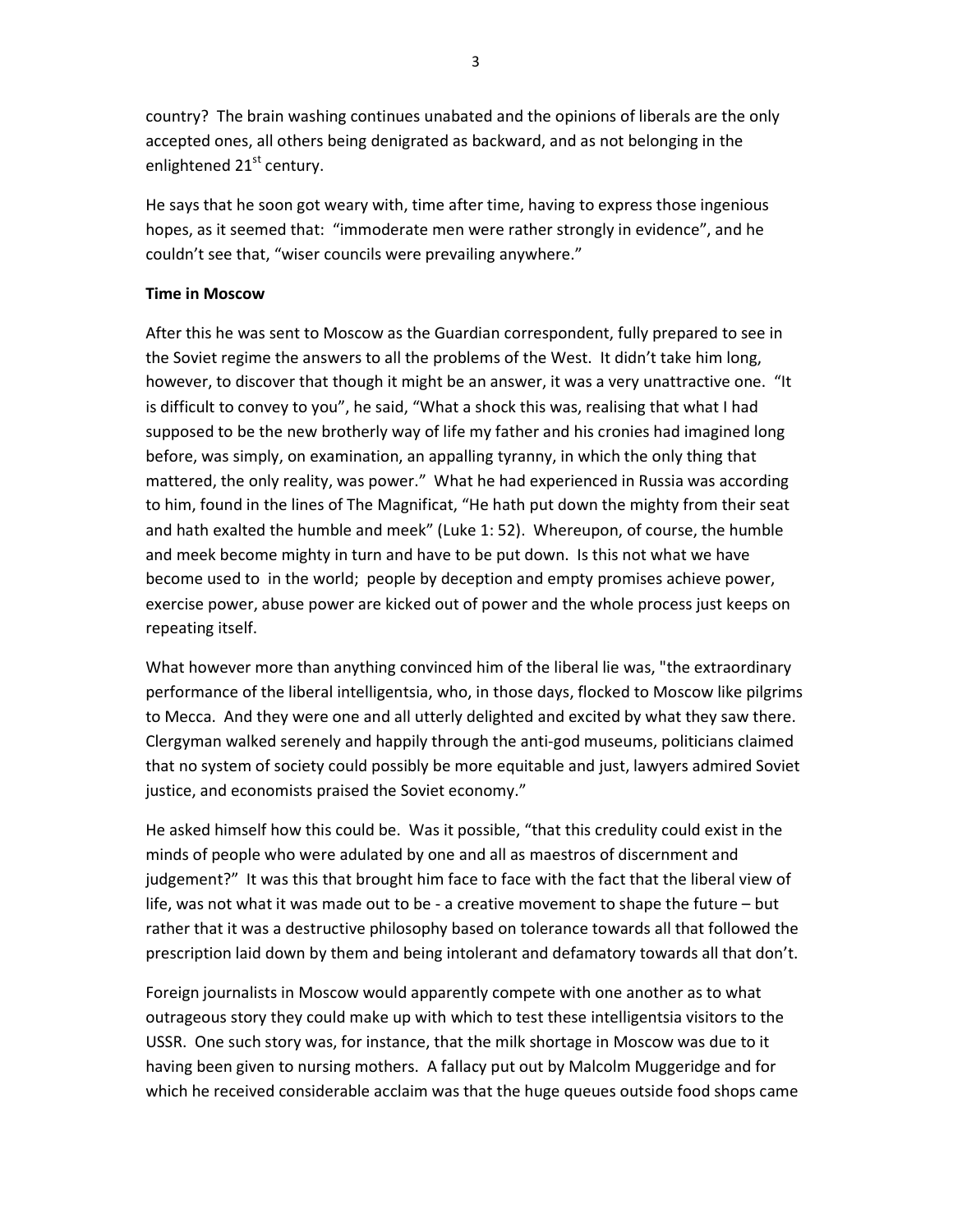about because the Soviet workers were so zealous in building socialism that they wouldn't rest, and the only way the government could compel them to rest for even two or three hours was to organize a queue for them to stand in.

"I laugh at it all now," he said, "But at the time you can imagine what a shock it was to someone like myself, who had been brought up to regard liberal intellectuals as the Samurai, the absolute elite, of the human race, to find that they could be taken in by deceptions which a half-witted boy would see through in an instant."

### Communism's useful idiots

"I could never henceforth regard the intelligentsia as other than credulous fools who nonetheless became the media's prophetic voice, their heirs and successors remaining so still" It is likely that it is this sort of gullibility by the liberals that motivated Stalin to call them "Communism's useful idiots". It is a gullibility that has persisted and is as evident in the liberal's psyche today as it ever was in those days.

## Man the master of his own destiny

On the basis of liberal-humanism, there is no creature in the universe greater than man, and the future of the human race rests only with human beings themselves. This, in spite of claims to the contrary some of them may make. They have convinced themselves that it is only the efforts made by man that will bring about their own happiness and ease of life. The truth is, however, that man's efforts will only produce the direct opposite. Jeremiah 17:9 says, "The heart is deceitful above all things, and desperately wicked: who can know it?" It is impossible for anything good and beneficial to mankind, to be birthed from such an impure and degenerate seed.

# "This philosophy is summed up in the poem "Invictus." By William Ernest Henley

Out of the night that covers me, Black as the pit from pole to pole, I thank whatever gods may be For my unconquerable soul.

In the fell clutch of circumstance I have not winced nor cried aloud. Under the bludgeonings of chance My head is bloody, but unbowed.

Beyond this place of wrath and tears Looms but the horror of the shade, And yet the menace of the years Finds and shall find me unafraid.